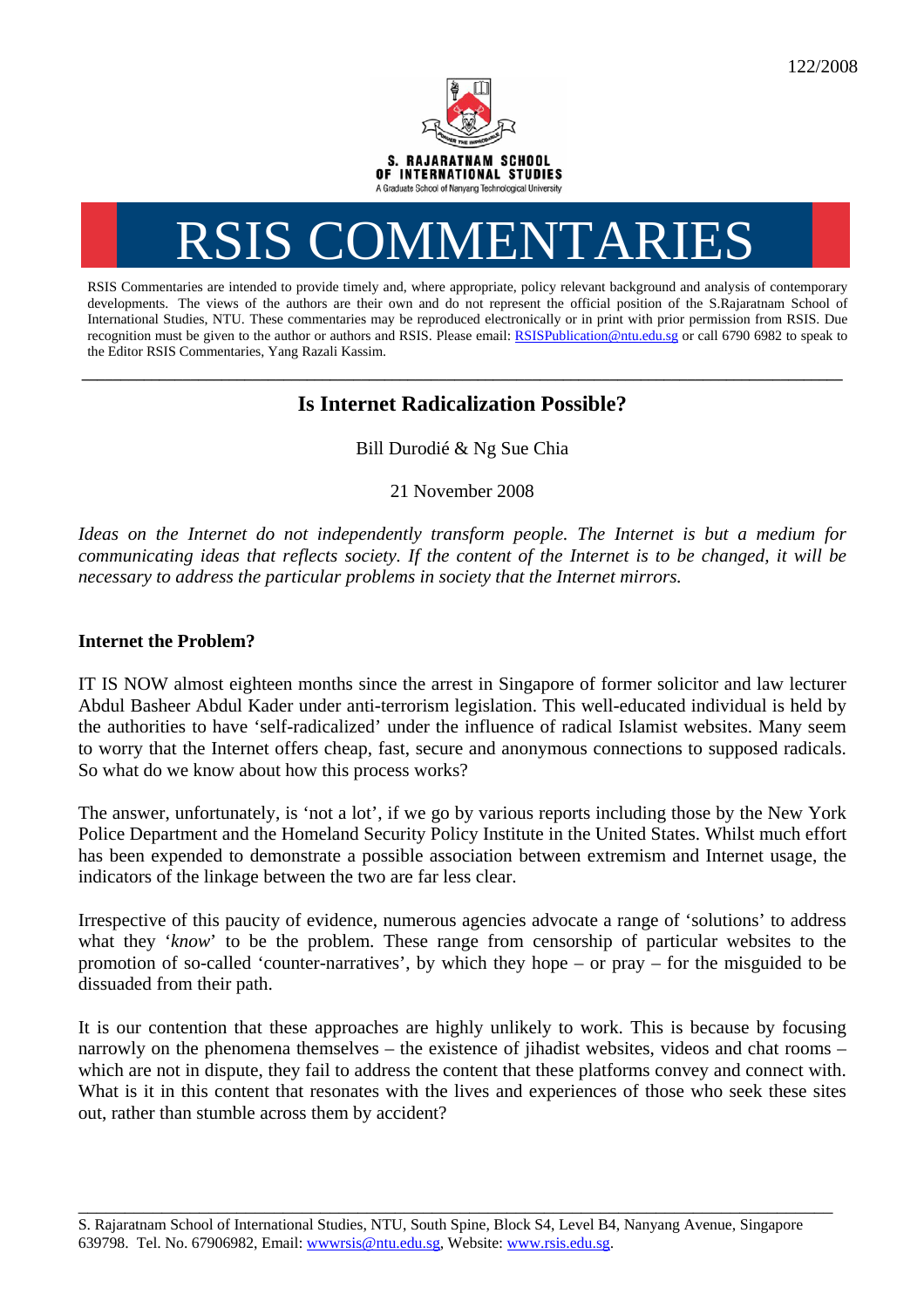#### Sense of Identity and Meaning

Surfing the web may appear to be a passive experience to the uninitiated. It is far from being so. Users endlessly select and reject content according to their own preferences. In an uncritical culture, this may lead to a tendency to only view, hear and engage with opinions and beliefs one may already hold, thereby amplifying these further.

This also explains why the vast majority of individuals, coming across supposedly 'radicalizing' content, will simply ignore or reject it. People are not mindless sponges, absorbing content and acting upon it. Rather, they actively choose what they want according to previously developed interpretations and models of the world that they have internalized. This selection process usually reflects their own experiences and the content they choose then provides some kind of 'meaning' to this.

No individual approaches the Internet in isolation. They come to it already bearing a vast number of ideas, assumptions and emotions. To this extent web users cannot be caricatured and analyzed as vulnerable little children operating in isolation, but rather as wilful agents, actively engaging with its content. This may be even more so when communicating with others online, as we should distinguish between thought, talk and action.

The notion that an individual surfing the Internet may come across websites that lead them directly to altering their behaviour suggests a fairly diminished view of human nature. Ideas on the Internet do not independently transform people. And for every radical website an individual may find, there are clearly hundreds of thousands of others that are not.

The web is a reflection of society in microcosm. Any problems on the web exist elsewhere in the first place. It almost seems as if hard debates about the problems of society are avoided by some in their pursuit of the technical manifestations and transmissions of such problems on the Internet. The focus is then on the battlefield rather than the content of the ideas themselves.

## **Rehabilitation**

Groups working to rehabilitate people who have been rescued from a cult often note that it was the absence of meaningful relationships and bonds within everyday life that led these individuals astray. As such, it is not so much the assumed magnetism or ideology of maverick organizations operating online or anywhere else that need to be studied, understood and countered. Rather, it is the absence of any clear structure or sense of shared purpose within the mainstream.

Likewise, rather than becoming obsessed with the apparently mystical ability of the Internet to warp minds into becoming extremists, we would do well to examine what it is that modern culture provides as an alternative. By this, we do not mean as a 'counter-narrative' to others, but rather a narrative of our own. Without a system of coherent values, or mechanisms to confer and affirm a positive identity, it is likely – maybe even inevitable – that young people will seek these elsewhere.

What's more, by labeling those ideas as extreme or radical, mainstream society effectively admits to its own inner bankruptcy. The message seems to be that you can believe anything you like so long as you don't believe it too much. There may be no better way to propel precocious and hungry young minds into the hands of those who, on the surface at least, appear to have some principles.

## **What can be done?**

The role played by the Internet remains largely misunderstood. Like rock music and computer games before it, it appears to some to be the route to all evil. This is to grossly underestimate the active and critical role played by those who use it. This also overestimates the power of the ideas and content